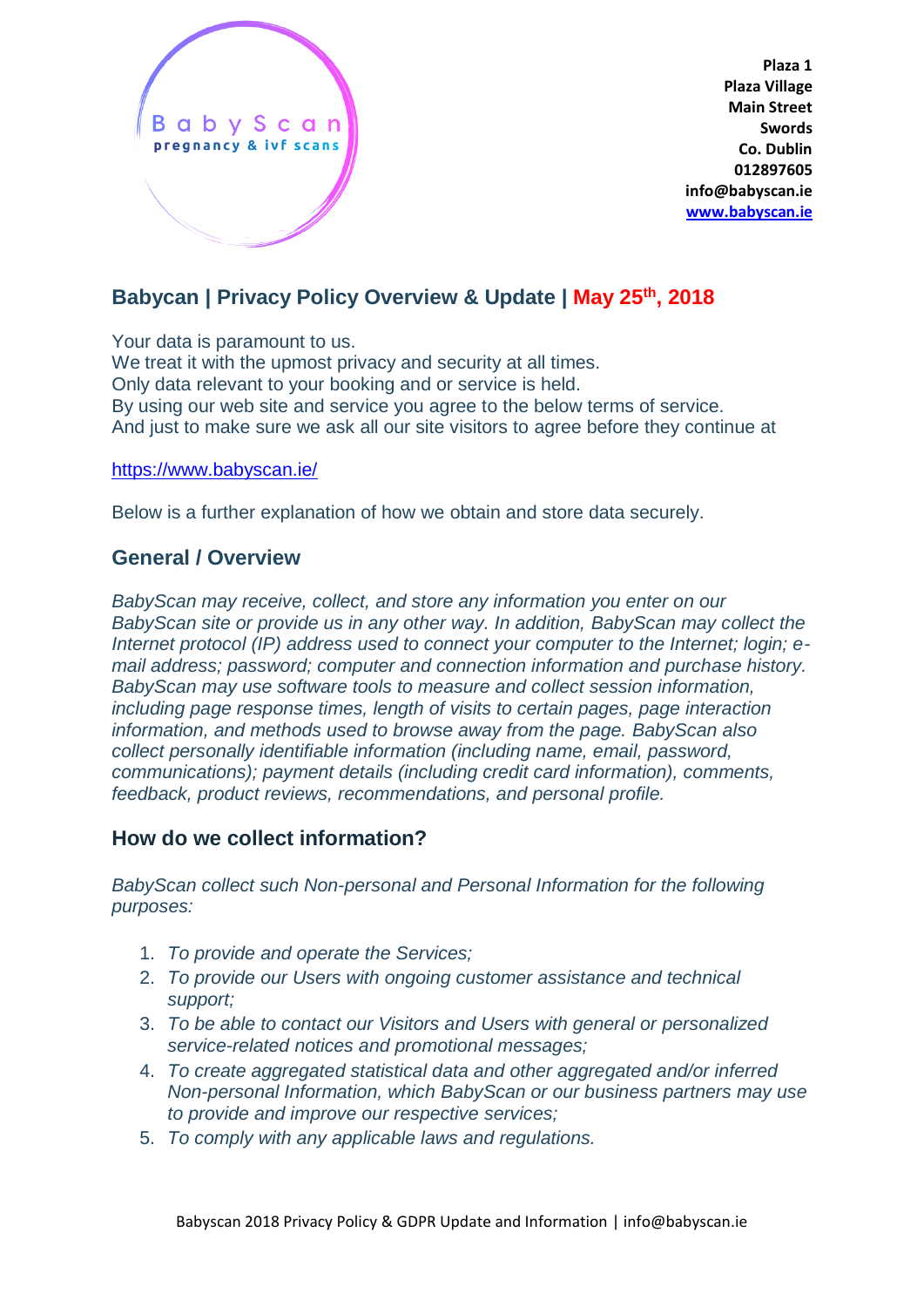

**Plaza 1 Plaza Village Main Street Swords Co. Dublin 012897605 info@babyscan.ie [www.babyscan.ie](http://www.babyscan.ie/)**

### **How do we store, use, share and disclose your site visitors' personal information?**

*Our company is hosted on the Wix.com platform. Wix.com provides us with the online platform that allows us to sell our products and services to you. Your data may be stored through Wix.com's data storage, databases and the general Wix.com applications. They store your data on secure servers behind a firewall.*

*All direct payment gateways offered by Wix.com and used by our company adhere to the standards set by PCI-DSS as managed by the PCI Security Standards Council, which is a joint effort of brands like Visa, MasterCard, American Express and Discover. PCI-DSS requirements help ensure the secure handling of credit card information by our store and its service providers.*

### **How we communicate with site visitors?**

*BabyScan may contact you to notify you regarding your account, to troubleshoot problems with your account, to resolve a dispute, to collect fees or monies to BabyScan, to poll your opinions through surveys or questionnaires, to send updates about our company, or as otherwise necessary to contact you to enforce our User Agreement, applicable national laws, and any agreement BabyScan may have with you. For these purposes BabyScan may contact you via email, telephone, text messages, and postal mail.*

# **Opt Out**

*If you don't want us to process your data anymore, please contact us at +353 2897605 or at info@babyscan.ie or send us a mail to:* 

BabyScan Ltd Plaza Clinic **Swords** Co. Dublin